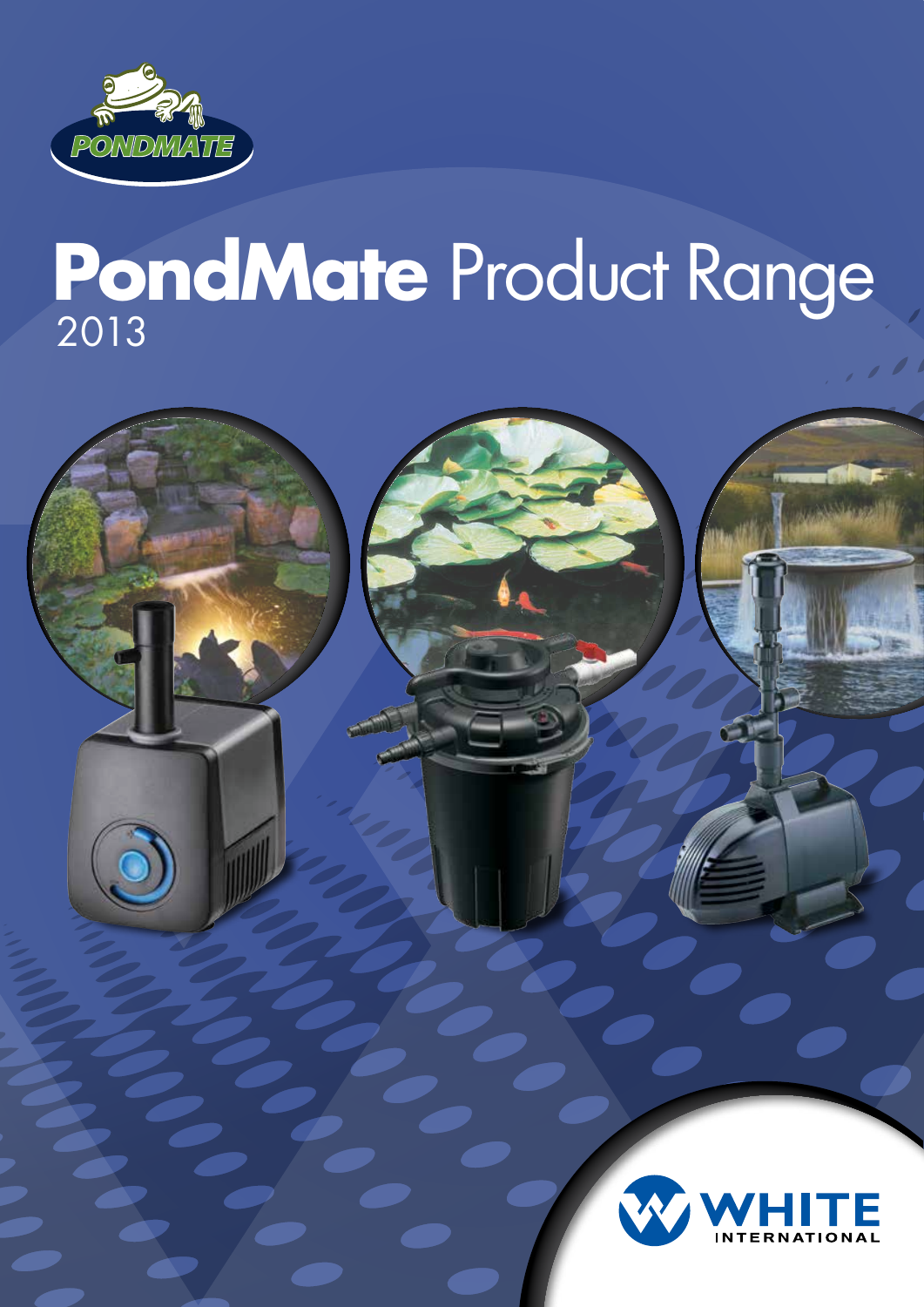## *PONDMATE* **Fountain Pumps**

![](_page_1_Picture_1.jpeg)

Featuring a powerful and energy efficient rotor, this durable pond pump offers longer operating life and is suitable for both fresh and marine water. Can be used in aquarium, water garden fountain and waterfall applications.

FP Series

#### *Advantages:*

- Durable construction
- Energy efficient
- Optional in-line use
- Encapsulated epoxy resin motor ensures safefy, reliability and durability
- Easy installation
- Comes with 10m cable & flow adjuster
- Suitable for non-submersible and salt water
- Each unit individually wet-tested to guarantee reliable operation

#### *Construction:*

- Wear-resistant ceramic shaft ensures long life
- More powerful and energy-efficient magnetic rotor
- Thermal protector
- Encapsulated epoxy resin motor ensures safety, reliability and durability

Complete pump kit with fountain heads. *Please Note: Fountain kits will vary depending upon pump models.*

![](_page_1_Picture_18.jpeg)

| <b>Model</b>    | <b>Power</b><br><b>Consumption</b> | <b>Max Head</b> | <b>Max Flow</b> | <b>Total Head (m)</b> |     |     |              |                         |    |     |    |    | <b>Connection</b><br><b>Size</b> |  |
|-----------------|------------------------------------|-----------------|-----------------|-----------------------|-----|-----|--------------|-------------------------|----|-----|----|----|----------------------------------|--|
| 240V/50Hz       | (W)                                | (m)             | (L/min)         | 0.5                   |     | 1.5 | $\mathbf{2}$ | 2.5                     | 3  | 3.5 | 4  | 5  | Outlet (mm)                      |  |
|                 |                                    |                 |                 | Capacity in L/min     |     |     |              |                         |    |     |    |    |                                  |  |
| PM700FP         | 10.5                               | 1.2             | 10              | 10                    | 4   |     |              |                         |    |     |    |    | 13                               |  |
| <b>PM1000FP</b> | 17                                 | 2.0             | 18              | 11                    | 8   | 6   |              |                         |    |     |    |    | 13/19                            |  |
| <b>PM1500FP</b> | 20                                 | 2.0             | 25              | 18                    | 13  | 6   |              |                         |    |     |    |    | 13/19                            |  |
| <b>PM2400FP</b> | 40                                 | 2.4             | 38              | 33                    | 28  | 18  | 11           |                         |    |     |    |    | 13/19                            |  |
| <b>PM3500FP</b> | 70                                 | 2.75            | 66              | 50                    | 41  | 33  | 21           | $\overline{\mathbf{1}}$ |    |     |    |    | 19/25                            |  |
| <b>PM4800FP</b> | 90                                 | 4.5             | 80              | 73                    | 66  | 56  | 50           | 40                      | 30 | 21  | 10 |    | 19/25                            |  |
| <b>PM6000FP</b> | 130                                | 4.0             | 100             | 88                    | 80  | 66  | 56           | 41                      | 30 | 16  |    |    | 19/25                            |  |
| <b>PM8500FP</b> | 226                                | 5.5             | 136             | 130                   | 121 | 110 | 98           | 83                      | 73 | 6   | 46 | 16 | 19/25/32                         |  |